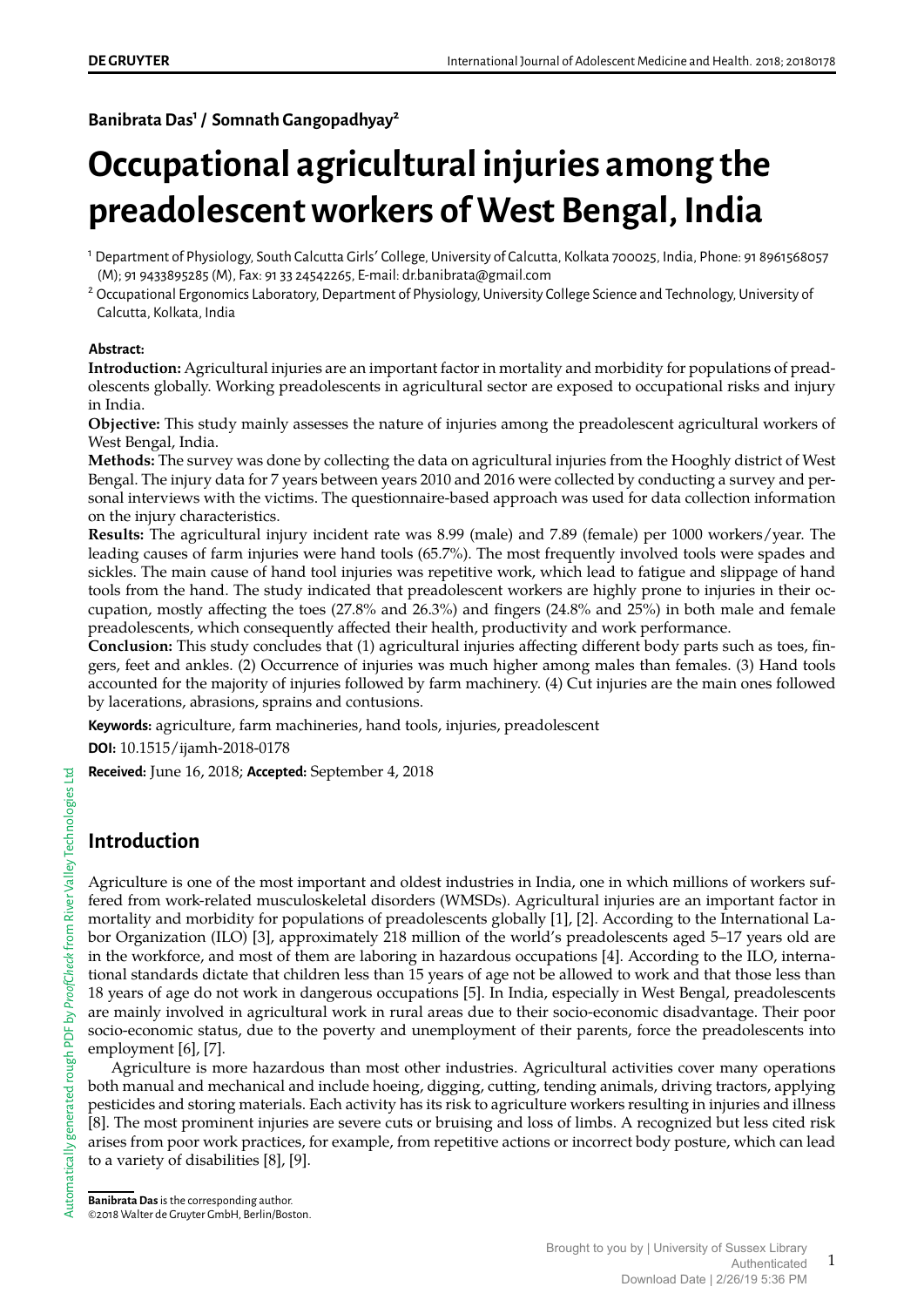Agriculture has been considered a hazardous industry due to the physically demanding manual material handling (MMH). Manual work may have a negative impact on the health and development of preadolescents [10], [11]. Nag et al., [12] suggested that the physical strain, fatigue, long working hours, and having inconsistent schedules may increase the risk of work-related injuries and illnesses. MMH is one of the main causes of agricultural injuries among farm workers [13]. Due to carrying heavy loads in agricultural fields, preadolescents are affected by physical strain, tiredness and fatigue which may lead to different types of injuries [14]. Injury remains the leading cause of death and disability among preadolescents worldwide [15], [16]. Previous studies have examined specific causes of preadolescent death involved in agricultural work and attributed many to agricultural machinery, especially tractors [17] and other hazards like snake bites and heat stroke [18], [19].

The main aims of this study were to survey agricultural injuries occurring from 2010 to 2016 in West Bengal to know their magnitude and severity. The other aim of the study was to assess the nature of injuries along with the causes of injuries as well as with the affected body parts due to injury among the preadolescent agricultural workers of West Bengal. This study was also undertaken to assess the rate, type of the injuries prevalent among preadolescent agricultural workers and whether these injuries affected the work performance of the preadolescents and their parents.

## **Materials and methods**

#### **Study population**

The study population was selected randomly from villages near Tarakeswar in West Bengal. The selection was restricted to 10–16 year old boys and girls living in the rural area of the Hooghly district as in this age group (10– 16 years) the preadolescents usually help their family members in their farm activities. Below this age group (10 years of age) preadolescents are not involved in agricultural activities due to physical as well as some ethical conditions. Preadolescent agricultural workers are mainly involved in different types of agricultural activities as a result of socio-economic disadvantages. Before conducting the survey written permission for the project was obtained from the Institutional Human Ethical Clearance Committee of the Indian Council of Medical Research Guidelines. In this study, a total of 788 preadolescent agricultural workers participated randomly and 123 preadolescent agricultural workers were found to be affected by injuries. The incident rate of injuries is (201/788) \* 100 = 25.5%. A total of 121 and 80 injuries were found in preadolescent male and female farm workers, respectively, from the total 788 surveyed preadolescent farm workers.

The survey was done by collecting the data on agricultural injuries from four contiguous villages (Ichhaapur, Chowtara, Banna and Gopinagar) of the Hooghly district near Tarakeswar in West Bengal. The choice of the location was due to the availability of preadolescent farm workers in these areas. Tarakeswar and surrounding area of West Bengal, India is an agricultural sector, where thousands of farm workers are involved in agricultural work. Preadolescent farm workers are found along with their parents, helping their families who also work as daily low paid laborers. These four villages were chosen due to the availability of the preadolescent subjects, who are mainly involved in agricultural work especially in potato, rice, groundnut and jute cultivation.

The injury data for 7 years between years 2010 and 2016 were collected by conducting a survey and personal interviews with the victims. The questionnaire-based approach was used for data collection. The questionnaire contains detailed information on demographics and injury characteristics. The demographic information included gender, age and injury characteristics including the nature of the injury, the body part injured, and the type of tools and equipment that caused the injury.

#### **The incident rate of injuries**

The incident rate was calculated by the formula per 1000 workers as days active:  $I = E/T$ where  $E =$  event or incidence,  $T =$  time/days active [20], [21], [22].

#### **Statistical analysis**

For statistical analysis of the quantitative variable results, under normal data distribution, one-way analysis of variance (ANOVA) was used to identify whether there is any significant difference, viz. between the occurrence of total injuries among the preadolescent male and preadolescent female agricultural workers. One-way ANOVA was also used to find the significant difference between the rate of injury incidence and affected body

모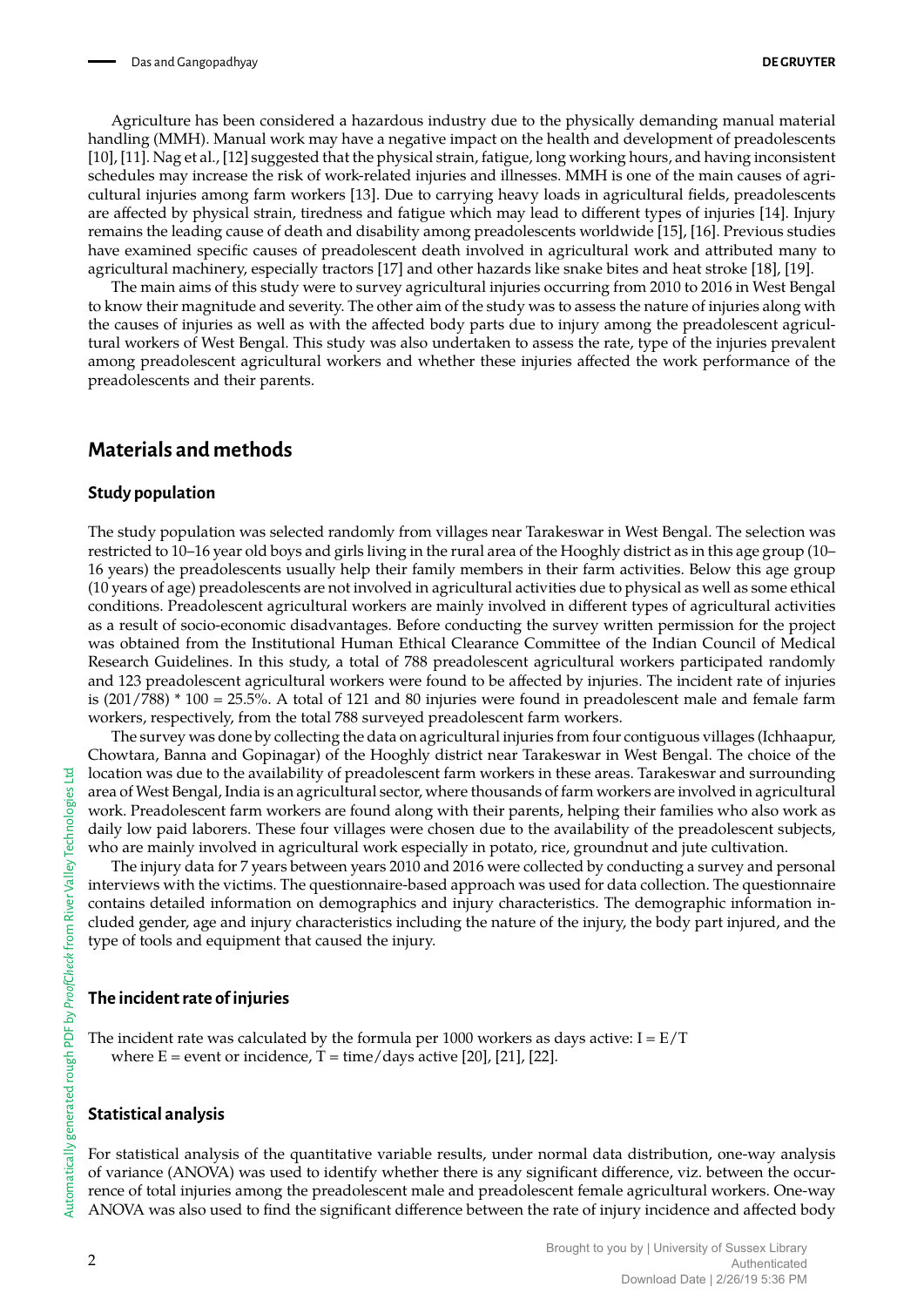parts through the study period among male and female preadolescent agricultural workers. Linear correlation, Spearman's rank order correlation and regressions were performed to explore the magnitude and direction of the association between the two variables, viz. the total number of injury incidents and workdays lost in both types of preadolescent agricultural workers in a year. Statistical analysis was performed using the statistical package Primer of Biostatistics (Primer of Biostatistics 5.0. MSI, Msi Version 1.20.1827.0, Primer for Windows, McGraw-Hill, USA).

#### **Results**

A total 201 agricultural injuries were recorded during the study period (2010–2016). Among the 201 agricultural injuries, 121 male and 80 female preadolescent agricultural workers were injured during the 7-year study period. It was observed (Table 1) that the occurrence of a total number of injuries was much higher among male than female agricultural workers. Table 2 represents the number of injuries along with the number of surveys, by which the incident rate of injuries has been found. Table 2 showed that female preadolescent agricultural workers have a higher incidence rate of injuries than male preadolescent agricultural workers. Table 3 represents how the injuries occurred during the study period among male and female preadolescent agricultural workers. From this study, it was observed that, among the total agricultural injuries, hand tools accounted for the biggest amount at 132 (65.7%) followed by farm machinery at 23 (11.4 %), heat stroke (10.4%), electrocution (7.5%) and snake bites (5.0%) were also other reasons for injuries.

**Table 1:** Injuries occur among male and female preadolescent agricultural workers.

| Agricultural workers (n | Injury             |    |       |                                    | Number of incidents      |      |     |                |     | Total | F-value <sup>c</sup> | Remarks |           |
|-------------------------|--------------------|----|-------|------------------------------------|--------------------------|------|-----|----------------|-----|-------|----------------------|---------|-----------|
| $= 123$                 | type               |    |       | 2010 2011 2012 2013 2014 2015 2016 |                          |      |     |                |     |       |                      |         |           |
| Male $(n = 75)$         | Minor <sup>a</sup> |    | 16 18 | $\cdot$ 14                         | - 15                     | - 12 | -12 | 16 103 121 201 |     |       |                      | 35.02   | p < 0.001 |
|                         | Major <sup>b</sup> | 3  |       | $\overline{4}$                     | $\overline{\phantom{a}}$ | 4 1  |     | 1 18           |     |       |                      |         |           |
| Female $(n = 48)$       | Minora             | 10 | 9 11  |                                    | 12                       | 10   | 10  | 10             | 72  | -80   |                      |         |           |
|                         | Maior <sup>b</sup> |    |       |                                    |                          |      |     |                | -08 |       |                      |         |           |

<sup>a</sup>Minor injury denotes the injury which was treated at home. <sup>b</sup>Major injury denotes the injury was treated in hospital. <sup>c</sup>One-way ANOVA between total injuries which occurred among the preadolescent male and preadolescent female agricultural workers.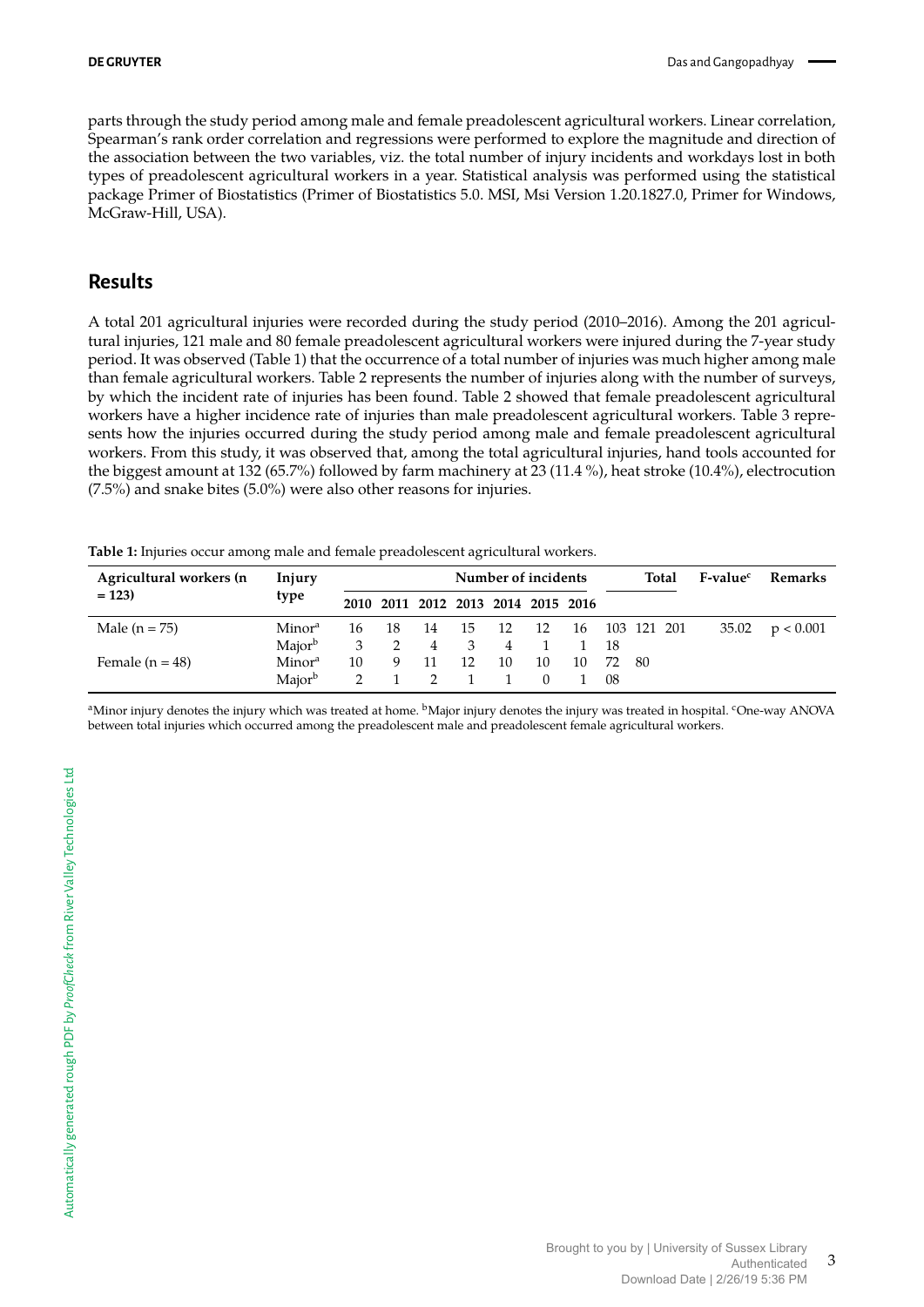| $12 (28.6%)$ $10 (25.0%)$ $13 (31.0%)$ $13 (28.3%)$ $11 (22.9%)$ $10 (25.0%)$ $11 (26.6%)$ $80 (26.57%)$<br>75<br>Incident rate of injuries<br>2016<br>$19(31.7%)$ $20(30.8%)$ $18(28.6%)$ $18(24.3%)$ $16(21.3%)$ $13(17.3%)$ $17(22.6%)$<br>43<br>2015<br>75<br>Ð<br>2014<br>75<br>$\frac{48}{5}$<br>2013<br>$\frac{46}{5}$<br>74<br>2012<br>63<br>$\mathcal{L}$<br>59<br>্ব<br>2011<br>2010<br>$\tilde{\epsilon}$<br>No. of injuries<br>No. of injuries<br>Incident rate<br>Incident rate<br>Surveyed<br>Agricultural workers<br>Female $(n = 48)$<br>Male $(n = 75)$<br>$(n = 123)$ | Table 2: Incident rate of injuries occur among male and female preadolescent agricultural workers. |          |  |  |  |                    |                       |                    |
|-----------------------------------------------------------------------------------------------------------------------------------------------------------------------------------------------------------------------------------------------------------------------------------------------------------------------------------------------------------------------------------------------------------------------------------------------------------------------------------------------------------------------------------------------------------------------------------------|----------------------------------------------------------------------------------------------------|----------|--|--|--|--------------------|-----------------------|--------------------|
|                                                                                                                                                                                                                                                                                                                                                                                                                                                                                                                                                                                         |                                                                                                    |          |  |  |  |                    | Total F-value p-Value |                    |
|                                                                                                                                                                                                                                                                                                                                                                                                                                                                                                                                                                                         |                                                                                                    |          |  |  |  |                    |                       |                    |
|                                                                                                                                                                                                                                                                                                                                                                                                                                                                                                                                                                                         |                                                                                                    |          |  |  |  | 121<br>$(24.84\%)$ |                       | 114.12 $p < 0.001$ |
|                                                                                                                                                                                                                                                                                                                                                                                                                                                                                                                                                                                         |                                                                                                    |          |  |  |  | 487                |                       |                    |
|                                                                                                                                                                                                                                                                                                                                                                                                                                                                                                                                                                                         |                                                                                                    |          |  |  |  |                    |                       | 307.44 $p < 0.001$ |
|                                                                                                                                                                                                                                                                                                                                                                                                                                                                                                                                                                                         |                                                                                                    | Surveyed |  |  |  | 301                |                       |                    |

Automatically generated rough PDF by *ProofCheck* from River Valley Technologies Ltd

Automatically generated rough PDF by ProofCheck from River Valley Technologies Ltd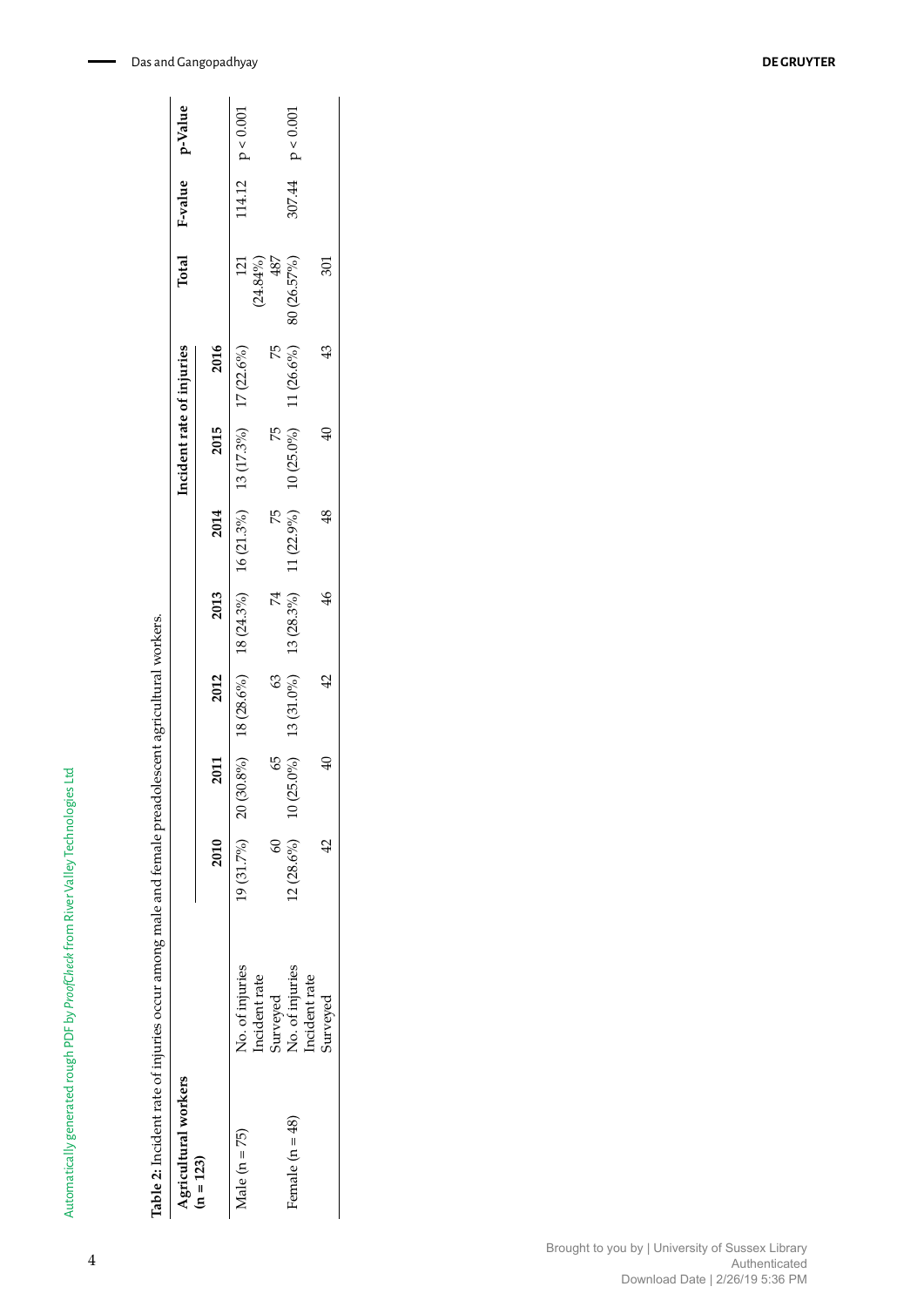| Preadolescent agricul-                                 |                                           |                                             |                                           |                                             | Sources of agriculture                    | Total in-                                 |
|--------------------------------------------------------|-------------------------------------------|---------------------------------------------|-------------------------------------------|---------------------------------------------|-------------------------------------------|-------------------------------------------|
| tural workers $(n = 123)$                              | Hand tools                                | Farm ma-<br>chineries                       | Electrocution                             | Heat stroke                                 | <b>Snake bite</b>                         | juries                                    |
| Male $(n = 75)$<br>Female $(n = 48)$<br>Total injuries | 78 (64.5%)<br>54 (67.5%)<br>$132(65.7\%)$ | $12(9.9\%)$<br>$11(13.8\%)$<br>$23(11.4\%)$ | $10(8.3\%)$<br>$05(6.2\%)$<br>$15(7.5\%)$ | $15(12.4\%)$<br>$06(7.5\%)$<br>$21(10.4\%)$ | $06(4.9\%)$<br>$04(5.0\%)$<br>$10(5.0\%)$ | 121 (100%)<br>$80(100\%)$<br>$201(100\%)$ |

**Table 3:** Sources of injuries among male and female preadolescent agricultural workers.

Table 4 shows the body parts affected of the male and female preadolescent agricultural workers. Among the preadolescent agricultural workers, toes and fingers were most affected. Toes of 27.8% of the male and 26.3% of the female preadolescent agriculture workers were injured and fingers of the 24.8% male and 25% of the female workers were affected.

**Table 4:** Different body parts affected due to injuries among male and female preadolescent agricultural workers.

| Agricultural<br>workers (n |              |              |              |              |             |             |               | Body parts affected                   |
|----------------------------|--------------|--------------|--------------|--------------|-------------|-------------|---------------|---------------------------------------|
| $= 123$                    | Hand         | Feet         | Fingers      | <b>Toes</b>  | Wrist       | Ankle       | Lower<br>back | <b>Remarks</b>                        |
| Male $(n =$<br>75)         | $16(13.2\%)$ | $22(18.2\%)$ | $30(24.8\%)$ | $33(27.8\%)$ | $02(1.6\%)$ | $12(9.9\%)$ | $06(4.5\%)$   | $F = 22.6$<br>Significant<br>p < 0.05 |
| Female $(n =$<br>48)       | $12(15.0\%)$ | $18(22.5\%)$ | $20(25.0\%)$ | $21(26.3\%)$ | $02(2.5\%)$ | $06(7.5\%)$ | $01(1.2\%)$   | $F = 21.7$<br>Significant<br>p < 0.05 |

Of the 201 agricultural injuries among preadolescent agricultural workers, the predominant types of injuries (Table 5) were cuts (29.0% in male and 37.5% in female preadolescent agricultural workers) followed by lacerations (22.3% and 25.0%, repectively). Apart from these types, there are several other types of injuries such as abrasions, avulsions and sprains/strains and contusions, reported by male and female preadolescent agricultural workers. The annual incident rate (Table 6) among males was 8.99 and 7.89 in females. Table 7 suggests that there is a significant linear correlation between injuries occurring and working days lost among both male and female preadolescent agricultural workers.

**Table 5:** Type of injuries among the male and female preadolescent agricultural workers.

| Type of injury     | Male $(n = 75)$ | Female $(n = 48)$ |
|--------------------|-----------------|-------------------|
| Cut                | $35(29.0\%)$    | $30(37.5\%)$      |
| Laceration         | $27(22.3\%)$    | $20(25.0\%)$      |
| Sprain and strain  | $20(16.5\%)$    | $11(13.8\%)$      |
| Scratches/abrasion | $16(13.2\%)$    | $08(10.0\%)$      |
| Avulsion           | $12(9.9\%)$     | $06(7.5\%)$       |
| Contusion          | $11(9.1\%)$     | $05(6.2\%)$       |

**Table 6:** Incident rates in male and female preadolescent agricultural workers.

| Preadolescent agricultural workers  | Male | Female |
|-------------------------------------|------|--------|
| Incident rate $I = E/T$ of injuries | 8.99 | 7.89   |

I = E/T; I, incident; E, event or incidence; T, total working days in a year.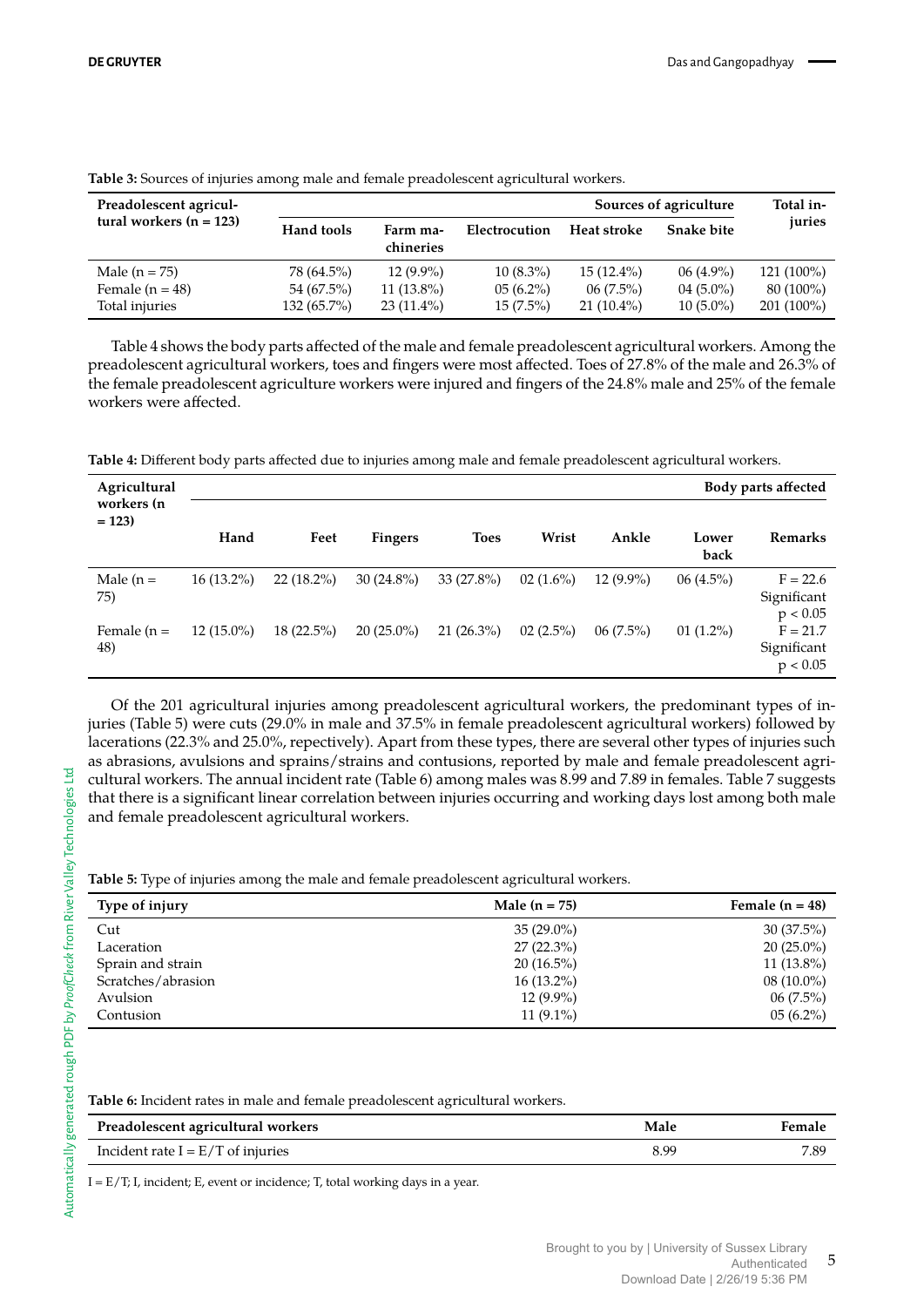| Preadolescent farmers | Total injuries in 7 years | Working days lost in 7<br>years | Linear correlation and<br>regression  | p-Value     |
|-----------------------|---------------------------|---------------------------------|---------------------------------------|-------------|
| Male                  | 121                       | 387                             | $r = 0.695$<br>$t = 2.16$<br>$df = 5$ | $p = 0.059$ |
| Female                | 80                        | 256                             | $r = 0.736$<br>$t = 2.43$<br>$df = 5$ | $p = 0.082$ |

| Table 7: Linear correlation between the total number of injuries and total working days lost among the preadolescent |  |  |
|----------------------------------------------------------------------------------------------------------------------|--|--|
| agricultural workers.                                                                                                |  |  |

Figure 1 represents the cause of injuries associated with different body parts. From this figure, it was revealed that slippage of hand tools is the main cause of injuries among male and female preadolescent agricultural workers. Neglect of safety precautions during threshing operations, unsafe conditions of electricity, heat stroke and snake bites are also important causative factors of injuries in the agricultural sector.



**Figure 1:** Causes of injuries associated with different body parts.

Figure 2 represents the number of injuries occuring with the association of different hand tools used in the agricultural sector. Among the hand tools, a spade was the most prevalent. Fifty-five percent of male and 44% of female preadolescent agricultural workers suffered from injuries due to performing agricultural activities with a spade, whereas 37% of male and 35% of female preadolescent agricultural workers suffered from injuries due to performing agricultural activities with a sickle.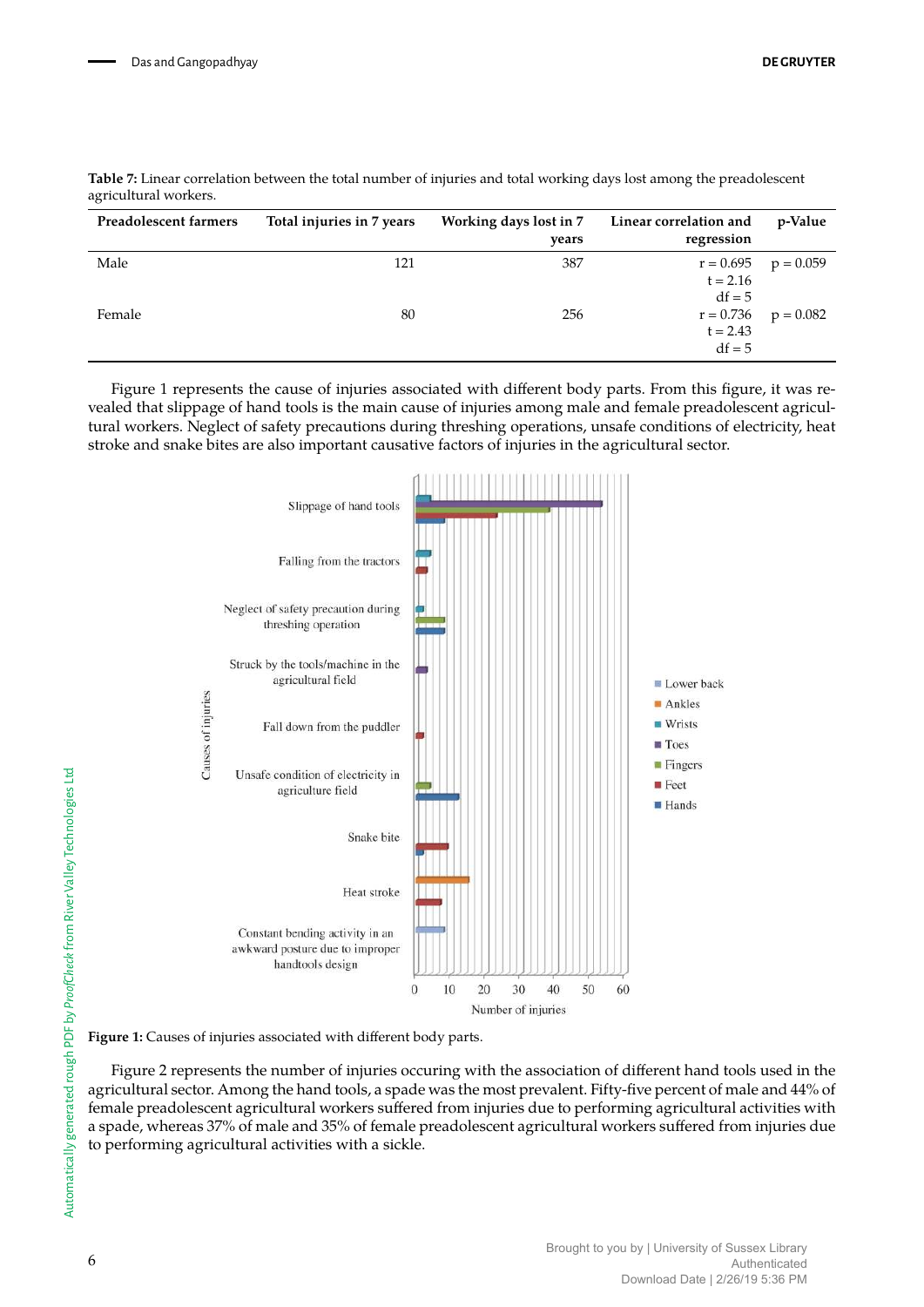

**Figure 2:** Type of hand tools involved in the causation of agricultural injuries among the male and female preadolescent agriculture workers.

Figure 3 mainly represents the number of injuries which occured associated with different farm machinery used in the agricultural sector. Among the farm machinery, thresher accidents were the highest among both genders (male = 42% and female = 55%). It was also observed (Figure 4) that a linear correlation exists between the total number of injuries and the work days lost in the case of both types of subject.



**Figure 3:** Type of farm machineries involved in the causation of agricultural injuries among the male and female preadolescent agriculture workers.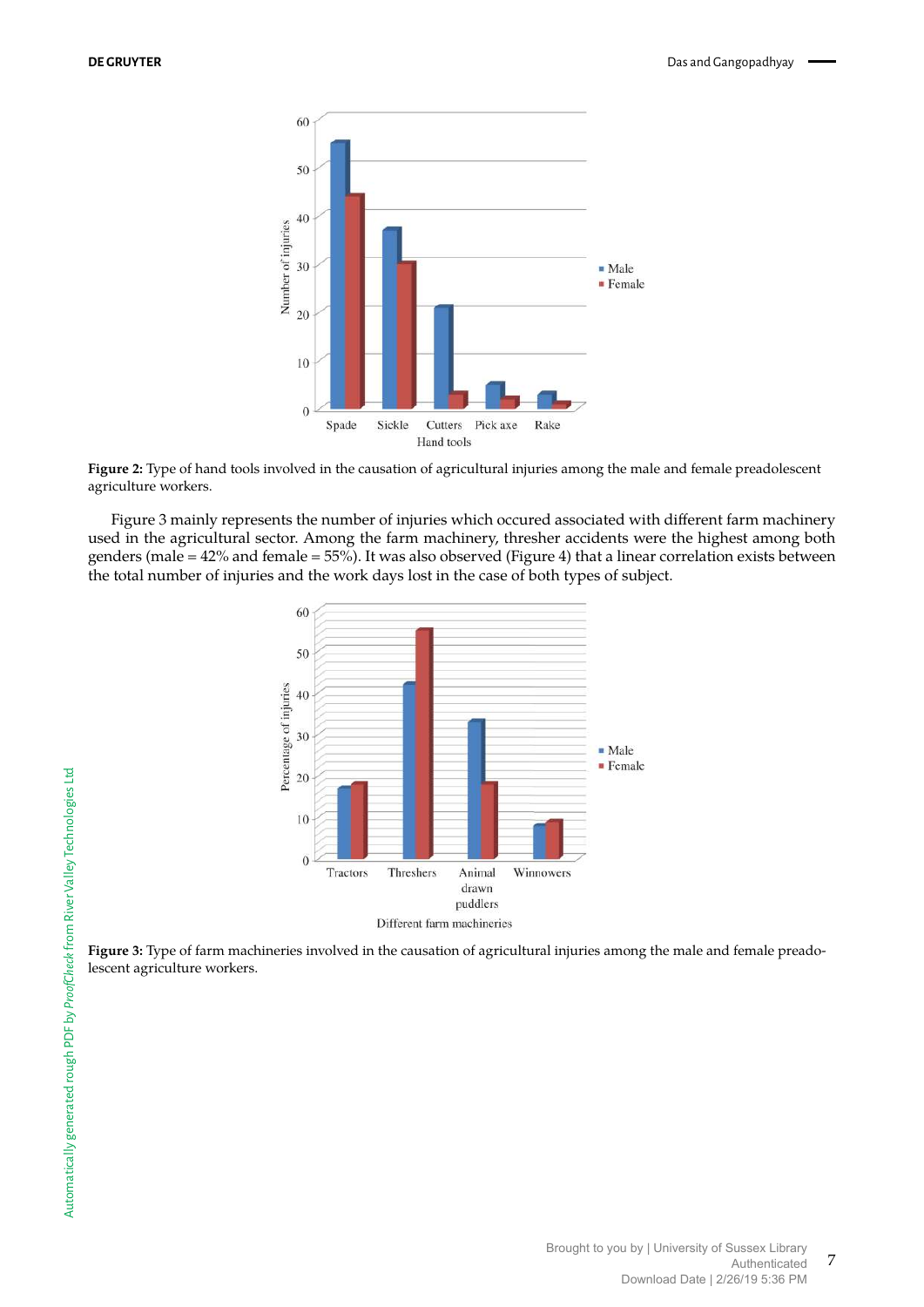

 $X =$ Injuries occurred;  $Y =$ Working days lost

**Figure 4:** Linear regression between total injuries incidents and working days lost among male and female preadolescent agricultural workers.

#### **Discussion**

Agriculture is the most hazardous industry in India. Nearly half of all work-related fatalities among children occur in the agricultural sector [23]. Virtually all countries have restrictions in their laws and prohibitions against child or preadolescent labor [24]. In the present study, it can be observed that most of the work-related injury incidents occur, affecting different body parts, among preadolescent agricultural workers.

Several types of hand tools like spades, sickles, pickaxes and cutters are widely used in Indian agricultural fields. Spades are one of the most widely used hand tools in the agricultural sector and especially in potato cultivation. The short handle spade is widely used as an important hand tool during land preparation as well as to cover up the planted or sowed seeds and also during the last stage of potato cultivation; where it is used to keep the soil in the bottom part of the newly grown potato plants to promotes soil aeration. Slippage of sickles and spades from the hand due to profuse sweating while working in a hot and humid environment may be the major cause of cuts and avulsion-type injuries of the lower limbs. Das and Gangopadhyay [25] reported that among the agricultural injuries in children, the use of spades is a main cause. This result corroborates with the work of Das [22] and Kumar et al. [26]. According to them sickles and spades are the major hand tools by which the Indian farm workers are affected due to slippages of the tool from hand because of sweat or pain. The sharper end of the sickle also causes many cut injuries during crop harvesting among children. Litchfield and Xiang et al. [8], [27] also added that hoes and sickles are the main hand tools which are the main cause of agricultural injuries.

Farm machinery is an important contributor to the high rate of occupational injuries. In the agricultural field, tractors play a role in the agricultural injuries. During land preparation tractors are used to plow the fields. Preadolescents generally pick up the weeds from the agricultural field when preparing the land. These unsafe conditions can cause serious injuries among them. Preadolescent agricultural workers get injured while falling from tractors due to overturning of overloaded tractors while traveling in the agricultural fields. Sanderson et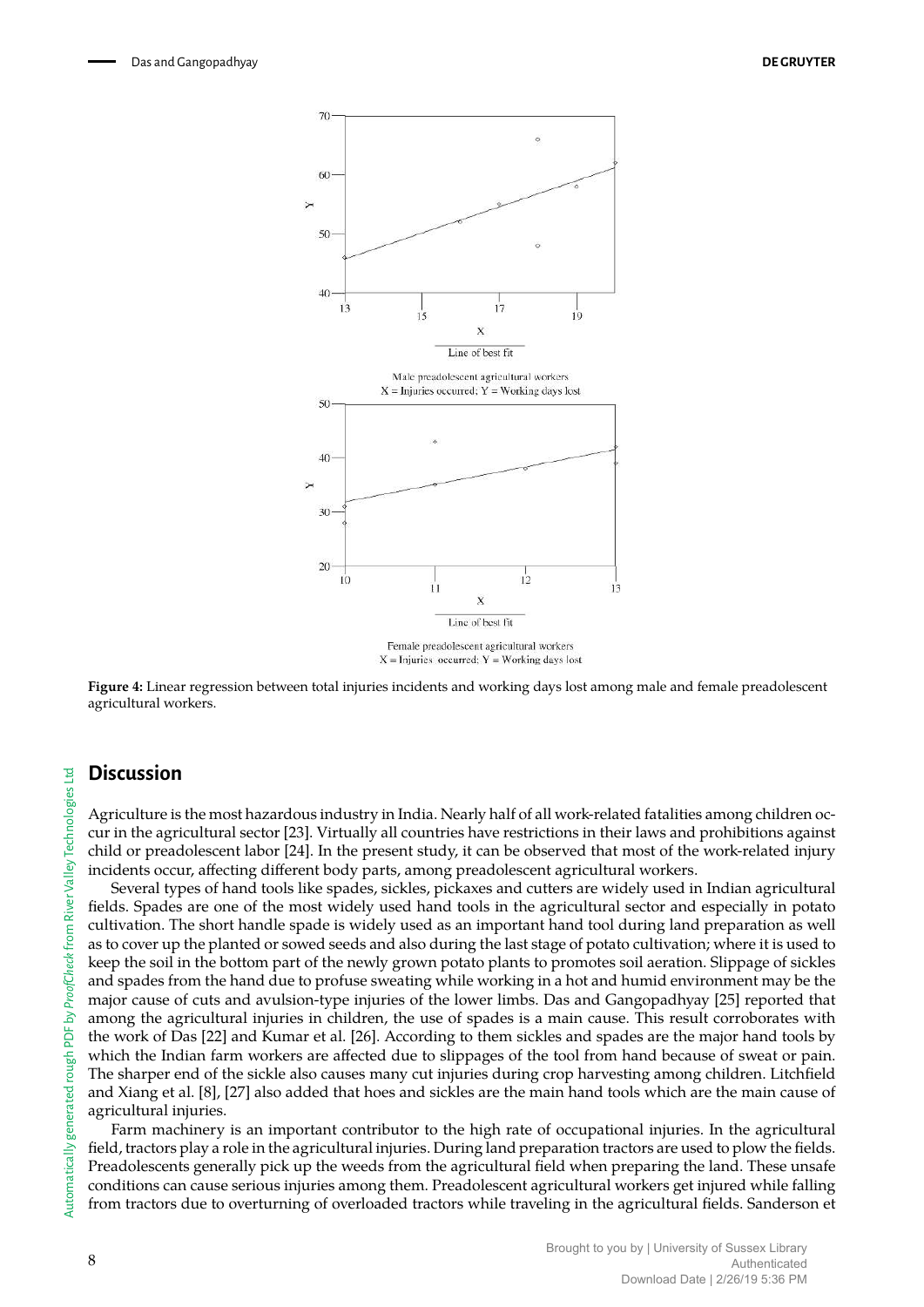al. [28] also claimed that overturning tractors produce the greatest number of agricultural machinery-related fatalities.

In the present investigation, it is also observed that male preadolescent agriculture workers are predominantly affected by the number of injuries more than female. This can be corroborated by the work of Dimich-Ward et al. [29]. According to them a greater number of male farm workers were injured particularly when farm machinery was involved. But this study also shows that the incidence rate of injuries differs between males and females. In the case of males,  $121/487 * 100 = 24.84\%$  and in the case of females,  $80/301 * 100 = 26.57\%$ . Females have a high incidence rate of injury most likely due to the tools used for the agricultural jobs as well as they become fatigued quickly due to having less muscular body development and the extra workload at home. This study also revealed that the incidence rate has significantly dropped over the years. This may be due to improved and modified hand tools and an increase of awareness from previous bitter experience.

This study also shows that toes and fingers are the most affected parts among the preadolescent agricultural workers. This result corroborates with the work of Kumar et al. [26]. According to them, feet and legs were the most frequently injured body parts due to these hand tools. This finding is supported by the observations of Litchfield [8] and Das [22]. According to them the most affected body parts among the farm workers are fingers, toes and the lower back. Das and Gangopadhyay [30] also found the same result among adult male potato cultivators.

In the present investigation, cuts and lacerations were identified as the commonest types of injuries. This result is supported by Kuye et al. [31]. They stated that the most common results of hand tools causing agricultural injuries were cuts and lacerations. Nag and Nag [18] stated that a maximum number of cuts and lacerations were identified due to a lack of proper ergonomically-designed hand tools for the farmers. Preadolescent farm workers generally used the hand tools (sickles, cutters and spades) used by the adults, they are unaware how to use those hand tools properly, which may lead to severe injuries (cuts and lacerations) while working in the fields. This study also showed that, despite both male and female preadolescent farm workers using the same tools, females had a higher incidence rate of injury compared with male preadolescent agriculture workers probably due to the strenuous nature of agricultural work as they become fatigued quickly due to having less muscular body development and their extra workload at home. Thus, it was observed that females are more prone to injuries according to the injuries incident rate than male preadolescent agricultural workers, who do the similar jobs.

Thresher accidents are another important farm machinery accident in which both male and female preadolescent agricultural workers are affected. Thresher injuries occur due to the neglect of safety precautions during the threshing operation. Fingers of the upper limbs are the most affected parts due to thresher injuries. Singh et al. [32] also stated that the upper limb is mostly affected part among the agricultural workers suffering from threshing injuries.

The use of electricity without following the proper safety rules has become a common phenomenon in the Indian agricultural sector. Consequently, this will become the source of major injuries among the preadolescent agricultural workers. According to Solomon [33], the most common reasons for fatal injuries in the agricultural sector is electrocution. Snake bite injuries in the agricultural field are the common occupational hazards in rural areas of India. This study also showed that the preadolescent agricultural workers suffered from snake bites injuries. This result corroborates with the work of Kulkarni and Anees [34]. They stated that a snake bite is a common medical emergency and an occupational hazard, more so in tropical India, where farming is a major source of employment. Four hundred and thirty-three males and 200 female preadolescent farmers were injured due to snake bites [18], [35].

From this study, it was observed that the annual injury incident rate among male and female preadolescent agricultural workers was 8.99 per 1000 workers per year and 7.89 per 1000 workers per year, respectively, which indicates the high magnitude of injuries. Prasanna and Dewangan [36] stated that the agricultural non-fatal accident incident rate was 6.39 per 1000 workers/year. Whereas Kumar et al. [26] suggested that 1700 injuries related to hand tools occurred per 100,000 farm workers in rural India.

## **Conclusion**

The present investigation reveals that preadolescent agricultural workers are highly prone to injuries. As a consequence, they suffer from injuries affecting different body parts especially toes, fingers, feet and ankles, etc. This study also concluded that the number of occurrences of injuries was much higher among males but female preadolescent agricultural workers have a higher incidence rate of injury than males. This study reveals that among the total agricultural injuries, hand tools accounted for the majority of injuries followed by farm machinery. This study also concludes that among the injuries which occurred among the preadolescents, cut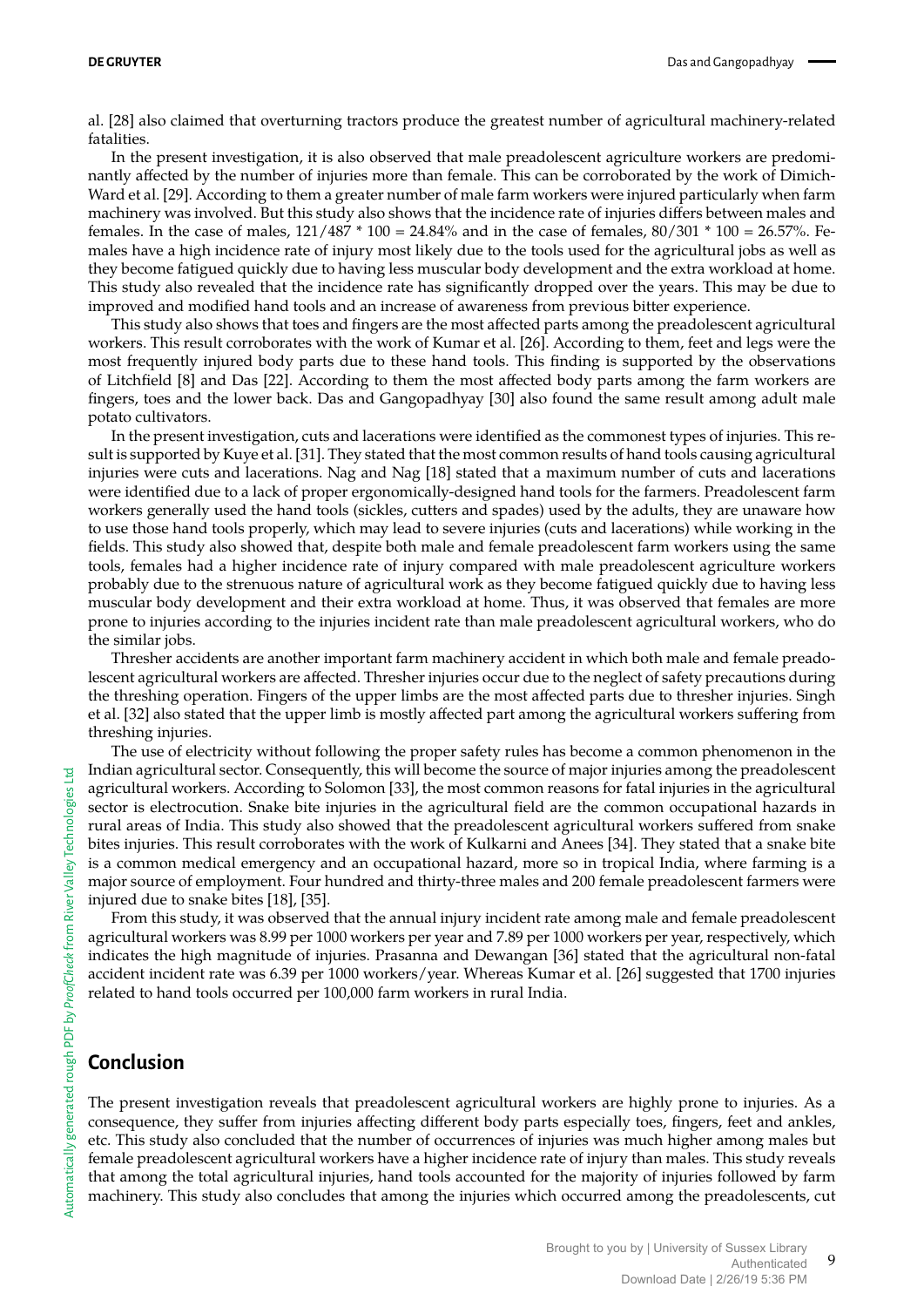injuries are the main ones followed by lacerations, abrasions, avulsions and sprains/strains and contusions. The injury incident rate among male and female preadolescent agricultural workers was 8.99 per 1000 workers per year and 7.89 per 1000 workers per year, respectively. This study also stated that the most frequently involved hand tool injuries were from spades. The cause of hand tools injuries were a repetition of work. Besides that, the hand tools were designed for adults, by using these hand tools the preadolescent become fatigued which leads to injuries.

## **Limitation of the study**

There are some limitations to the study. These are first – due to the preadolescent labor act in India, the number of subjects (preadolescent agricultural workers) was limited in number in the agricultural field. Secondly – parents, co-workers in the field and neighbors of the preadolescent agricultural workers do not want to give information about the details of injuries due to the child labor act. They also encourage preadolescent workers not to give more information about their injuries. It is very hard to get the data for these types of studies. But after confirmation by the researcher that there is no risk to the farmers in giving the information, they agree to give injury data.

## **Recommendations**

The following suggestion is made to improve the working condition of the workers –

- 1. First and foremost, to implement the laws to abolish in all forms preadolescent labor throughout the country.
- 2. The workload of the preadolescents should be reduced.
- 3. Proper ergonomically designed hand tools should be made for the preadolescent agricultural workers to reduce agricultural injuries.
- 4. The work periods should be modified; with more rest pauses scheduled in their work which may improve the efficiency of the workers.
- 5. Improving the awareness of the preadolescents about the use of hand tool and their safety when working.
- 6. Preadolescents must be forced to wear safe footwear to prevent the foot injuries when using spades.
- 7. As a strategy for preventing injury caused by farm machinery, intervention and research programs should be introduced.
- 8. The handles of hand tools are generally made up of wooden structures. There is no handgrips on the hand tools. Handgrips should be introduced to reduce the slippage of hand tools due to profuse sweating of palms during harvesting.
- 9. Electrical systems or equipment of high power lines used in the agricultural field must be covered and locked during work.
- 10. Gloves should be introduced to prevent the cut injury. The gloves can be made of soft leather or other soft flexible materials.

## **Acknowledgments**

The authors express their sincere gratitude to all the preadolescent agricultural workers and their families who provided immense cooperation during the completion of this study.

**Conflict of interest statement:** None declared.